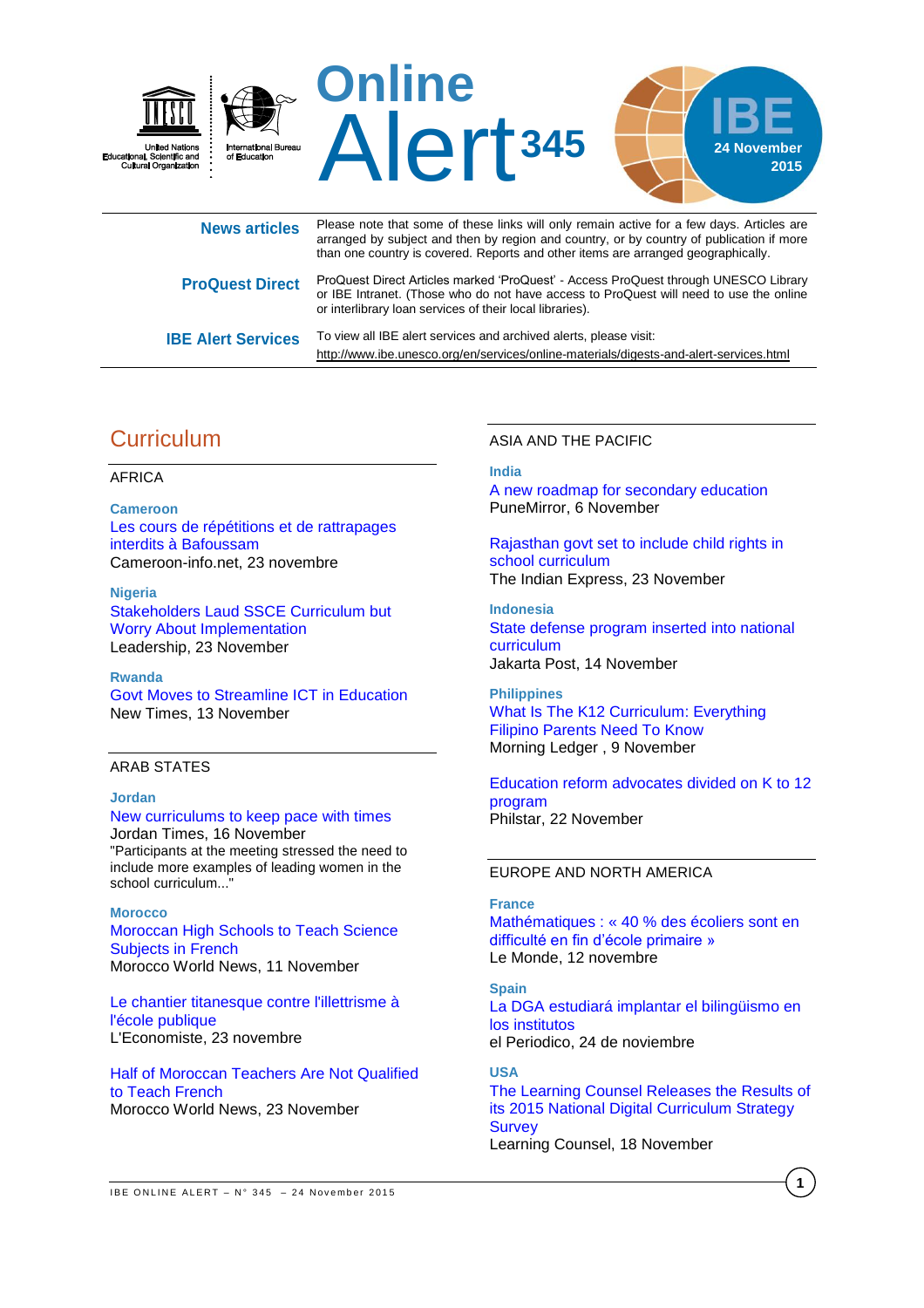### LATIN AMERICA AND THE CARIBBEAN

**Jamaica** [STEM curriculum to roll out in schools next](http://www.jamaicaobserver.com/news/STEM-curriculum-to-roll-out-in-schools-next-year_19239417)  [year](http://www.jamaicaobserver.com/news/STEM-curriculum-to-roll-out-in-schools-next-year_19239417) Jamaica Observer, 20 November

**Uruguay** [El plan que dio en la tecla](http://www.elpais.com.uy/que-pasa/plan-que-dio-tecla.html) Diario El País, 22 de noviembre

## Early Childhood Education

#### EUROPE AND NORTH AMERICA

**Bosnia and Herzegovina** [Bosnia Faces Battle to Improve Pre-school](http://www.balkaninsight.com/en/article/bosnia-faces-battle-to-improve-pre-school-education-11-10-2015)  **[Education](http://www.balkaninsight.com/en/article/bosnia-faces-battle-to-improve-pre-school-education-11-10-2015)** Balkan Insight, 11 November

## Education Reform

#### AFRICA

[African Union Merges Science and Education](http://www.scidev.net/global/governance/news/african-union-merges-science-education.html)  [Bodies](http://www.scidev.net/global/governance/news/african-union-merges-science-education.html) SciDev.Net, 11 November

### ARAB STATES

**Lebanon** [AUB's TAMAM launches Lebanon's first](http://ameinfo.com/finance-and-economy/economy/education/aubs-tamam-launches-lebanons-first-educational-reform-hub/)  [educational reform hub](http://ameinfo.com/finance-and-economy/economy/education/aubs-tamam-launches-lebanons-first-educational-reform-hub/) AMEinfo, 14 November

#### ASIA AND THE PACIFIC

**China** [China stresses quality over quantity in future](http://news.xinhuanet.com/english/2015-11/12/c_134808122.htm)  [education reform](http://news.xinhuanet.com/english/2015-11/12/c_134808122.htm) Xinhua, 12 November

**Viet Nam** [Vietnam's ambitious education reform plans](http://www.thanhniennews.com/education-youth/vietnams-ambitious-education-reform-plans-come-in-for-praise-53391.html)  [come in for praise](http://www.thanhniennews.com/education-youth/vietnams-ambitious-education-reform-plans-come-in-for-praise-53391.html) Thanh Nien Daily, 11 November

### EUROPE AND NORTH AMERICA

**Israel** [Ministers approve Bennett reform to reduce](http://www.jpost.com/Israel-News/Ministers-approve-Bennett-reform-to-reduce-class-sizes-433187)  [class sizes](http://www.jpost.com/Israel-News/Ministers-approve-Bennett-reform-to-reduce-class-sizes-433187) Jerusalem Post, 16 November

## Education System

#### AFRICA

**Angola** [L'innovation et l'amélioration continue du](http://fr.allafrica.com/stories/201511210459.html)  [système éducatif parmi les objectifs du MED](http://fr.allafrica.com/stories/201511210459.html)  [pour 2016](http://fr.allafrica.com/stories/201511210459.html) Angola Press, 21 novembre

**Congo DR** [Le taux de scolarisation en hausse, selon](http://fr.allafrica.com/stories/201511191712.html)  [l'Unicef](http://fr.allafrica.com/stories/201511191712.html) Radio Okapi, 19 novembre

**Cote d'Ivoire** Éducation nationale - [Plus de deux millions](http://fr.allafrica.com/stories/201511180605.html)  [d'élèves subissent le décrochage scolaire](http://fr.allafrica.com/stories/201511180605.html)  [chaque année en Côte d'Ivoire](http://fr.allafrica.com/stories/201511180605.html) Fratmat.info, 17 novembre

**Madagascar** [Elèves conseillers pédagogiques -](http://fr.allafrica.com/stories/201511210364.html) Rentrée [officielle ce lundi!](http://fr.allafrica.com/stories/201511210364.html) Midi Madagasikara, 21 novembre

MEN - [Refonte complète du Conseil National](http://fr.allafrica.com/stories/201511191181.html)  [de l'Education](http://fr.allafrica.com/stories/201511191181.html) Midi Madagasikara, 19 novembre

**Zimbabwe** [Zimbabwe school stats](http://allafrica.com/stories/201511110442.html) The Herald, 11 November

# Inclusive Education

#### AFRICA

**Mauritius** [Equality in Education Key](http://allafrica.com/stories/201511240220.html) to Rid [Socioeconomic Disparity, Says Minister](http://allafrica.com/stories/201511240220.html) Government of Mauritius, 24 November

**Senegal**

[L'Education inclusive prend en compte les](http://fr.allafrica.com/stories/201511111790.html)  [enfants en situation de handicap \(inspecteur\)](http://fr.allafrica.com/stories/201511111790.html) Agence de presse Sénégalaise, 11 novembre

**2**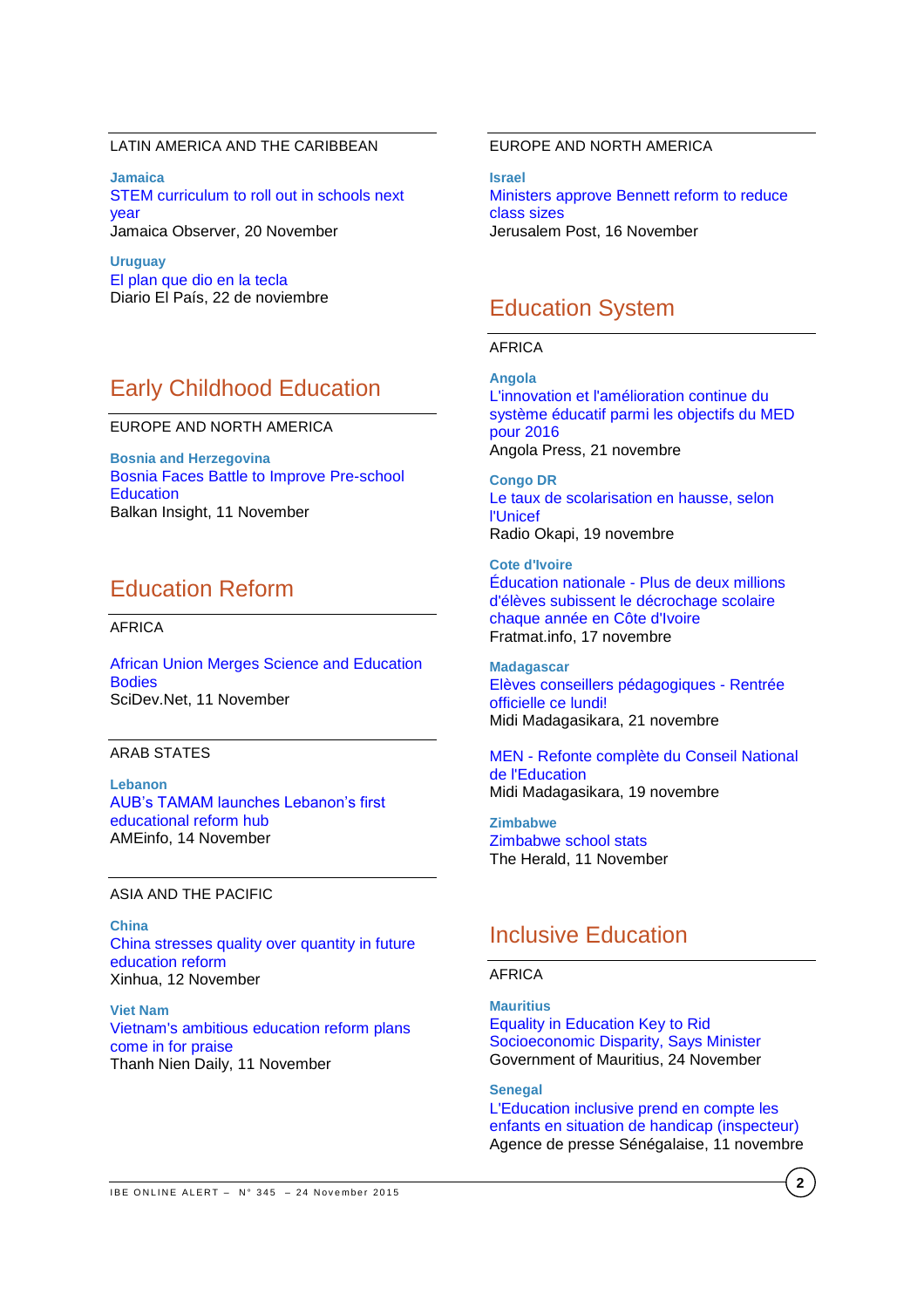### [Une étude révèle que 54% des filles enceintes](http://fr.allafrica.com/stories/201511220270.html)  [abandonnent leur scolarité](http://fr.allafrica.com/stories/201511220270.html)

Agence de Presse Sénégalaise, 22 novembre

**South Africa** [Changing the Game for Special Needs](http://allafrica.com/stories/201511232553.html)  **[Education](http://allafrica.com/stories/201511232553.html)** SANews, 23 November

#### EUROPE AND NORTH AMERICA

#### **Czech Republic**

[Czech Republic: Eight years after the D.H.](http://www.amnestyusa.org/news/press-releases/czech-republic-eight-years-after-the-dh-judgement-a-comprehensive-desegregation-of-schools-must-take)  [judgement a comprehensive desegregation of](http://www.amnestyusa.org/news/press-releases/czech-republic-eight-years-after-the-dh-judgement-a-comprehensive-desegregation-of-schools-must-take)  [schools must take place](http://www.amnestyusa.org/news/press-releases/czech-republic-eight-years-after-the-dh-judgement-a-comprehensive-desegregation-of-schools-must-take) Amnesty International USA, 13 November

#### **USA**

[The Illusion of Inclusion: How We Are Failing](http://www.huffingtonpost.com/jessica-r-toste/the-illusion-of-inclusion_1_b_8530372.html)  [Students with Learning Disabilities](http://www.huffingtonpost.com/jessica-r-toste/the-illusion-of-inclusion_1_b_8530372.html) Huffington Post, 13 November

# Teacher Education

#### LATIN AMERICA AND THE CARIBBEAN

**Mexico** [Nuño adelanta estrategia nacional de](http://www.informador.com.mx/mexico/2015/627206/6/nuno-adelanta-estrategia-nacional-de-formacion-docente-para-2016.htm)  [formación docente para 2016](http://www.informador.com.mx/mexico/2015/627206/6/nuno-adelanta-estrategia-nacional-de-formacion-docente-para-2016.htm) Informador, 18 de noviembre

## Reports, publications, etc.

### ASIA AND THE PACIFIC

[Using large-scale assessments of students'](http://unesdoc.unesco.org/images/0023/002354/235469e.pdf)  [learning to inform education policy: insights](http://unesdoc.unesco.org/images/0023/002354/235469e.pdf)  [from the Asia-Pacific region](http://unesdoc.unesco.org/images/0023/002354/235469e.pdf) M.Tobin, et al, ACER, 2015

[Transversal skills in TVET: pedagogies and](http://unesdoc.unesco.org/images/0023/002354/235487e.pdf)  [assessment](http://unesdoc.unesco.org/images/0023/002354/235487e.pdf) UNESCO Bangkok, 2015

### EUROPE AND NORTH AMERICA

[Education and Training Monitor 2015](http://ec.europa.eu/education/library/publications/monitor15_en.pdf) Publications Office of the European Union, 2015

#### [The Structure of the European Education](https://webgate.ec.europa.eu/fpfis/mwikis/eurydice/index.php/Publications:The_Structure_of_the_European_Education_Systems_2015/16:_Schematic_Diagrams)  [Systems 2015/16: Schematic Diagrams](https://webgate.ec.europa.eu/fpfis/mwikis/eurydice/index.php/Publications:The_Structure_of_the_European_Education_Systems_2015/16:_Schematic_Diagrams) Eurydice, November 2015

#### **France**

#### [Tutorat des futurs enseignants et conseillers](http://www.ladocumentationfrancaise.fr/var/storage/rapports-publics/154000749.pdf)  [principaux d'éducation](http://www.ladocumentationfrancaise.fr/var/storage/rapports-publics/154000749.pdf)

E. liouville et al. Ministère de l'Éducation nationale, de l'Enseignement supérieur et de la Recherche, 2015

### [Adaptation des systèmes d'information à la](http://www.ladocumentationfrancaise.fr/var/storage/rapports-publics/154000752.pdf)  [gouvernance du premier degré et au pilotage](http://www.ladocumentationfrancaise.fr/var/storage/rapports-publics/154000752.pdf)  [des écoles](http://www.ladocumentationfrancaise.fr/var/storage/rapports-publics/154000752.pdf)

J-M Quenet et al. Ministère de l'Éducation nationale, de l'Enseignement supérieur et de la Recherche, 2015

#### [Bilan qualitatif des emplois d'avenir professeur](http://www.ladocumentationfrancaise.fr/var/storage/rapports-publics/154000751.pdf)

A. Galicher et al. Ministère de l'Éducation nationale, de l'Enseignement supérieur et de la Recherche, 2015

#### [Mission sur l'expérimentation du parcours](http://www.ladocumentationfrancaise.fr/var/storage/rapports-publics/154000750.pdf)  [individuel d'information, d'orientation et de](http://www.ladocumentationfrancaise.fr/var/storage/rapports-publics/154000750.pdf)  [découverte du monde économique et](http://www.ladocumentationfrancaise.fr/var/storage/rapports-publics/154000750.pdf)  [professionnel \(PIIODMEP\)](http://www.ladocumentationfrancaise.fr/var/storage/rapports-publics/154000750.pdf)

A. Tobaty et al. Ministère de l'Éducation nationale, de l'Enseignement supérieur et de la Recherche, 2015

### INTERNATIONAL

### **UNESCO**

[Teacher policy development guide: summary](http://unesdoc.unesco.org/images/0023/002352/235272e.pdf) UNESCO, 2015

[Curriculum development and review for](http://unesdoc.unesco.org/images/0023/002343/234386e.pdf)  [democratic citizenship and human rights](http://unesdoc.unesco.org/images/0023/002343/234386e.pdf)  [education](http://unesdoc.unesco.org/images/0023/002343/234386e.pdf)

F. Tibbetts, UNESCO, 2015

Gender [and EFA 2000-2015: achievements](http://unesdoc.unesco.org/images/0023/002348/234809e.pdf)  [and challenges;EFA global monitoring report](http://unesdoc.unesco.org/images/0023/002348/234809e.pdf)  [2015;gender summary](http://unesdoc.unesco.org/images/0023/002348/234809e.pdf) UNESCO, 2015

[The Right to education and the teaching](http://unesdoc.unesco.org/images/0023/002348/234820e.pdf)  [profession: overview of the measures](http://unesdoc.unesco.org/images/0023/002348/234820e.pdf)  [supporting the rights, status and working](http://unesdoc.unesco.org/images/0023/002348/234820e.pdf)  [conditions of the teaching profession reported](http://unesdoc.unesco.org/images/0023/002348/234820e.pdf)  [on by Member States](http://unesdoc.unesco.org/images/0023/002348/234820e.pdf) UNESCO, 2015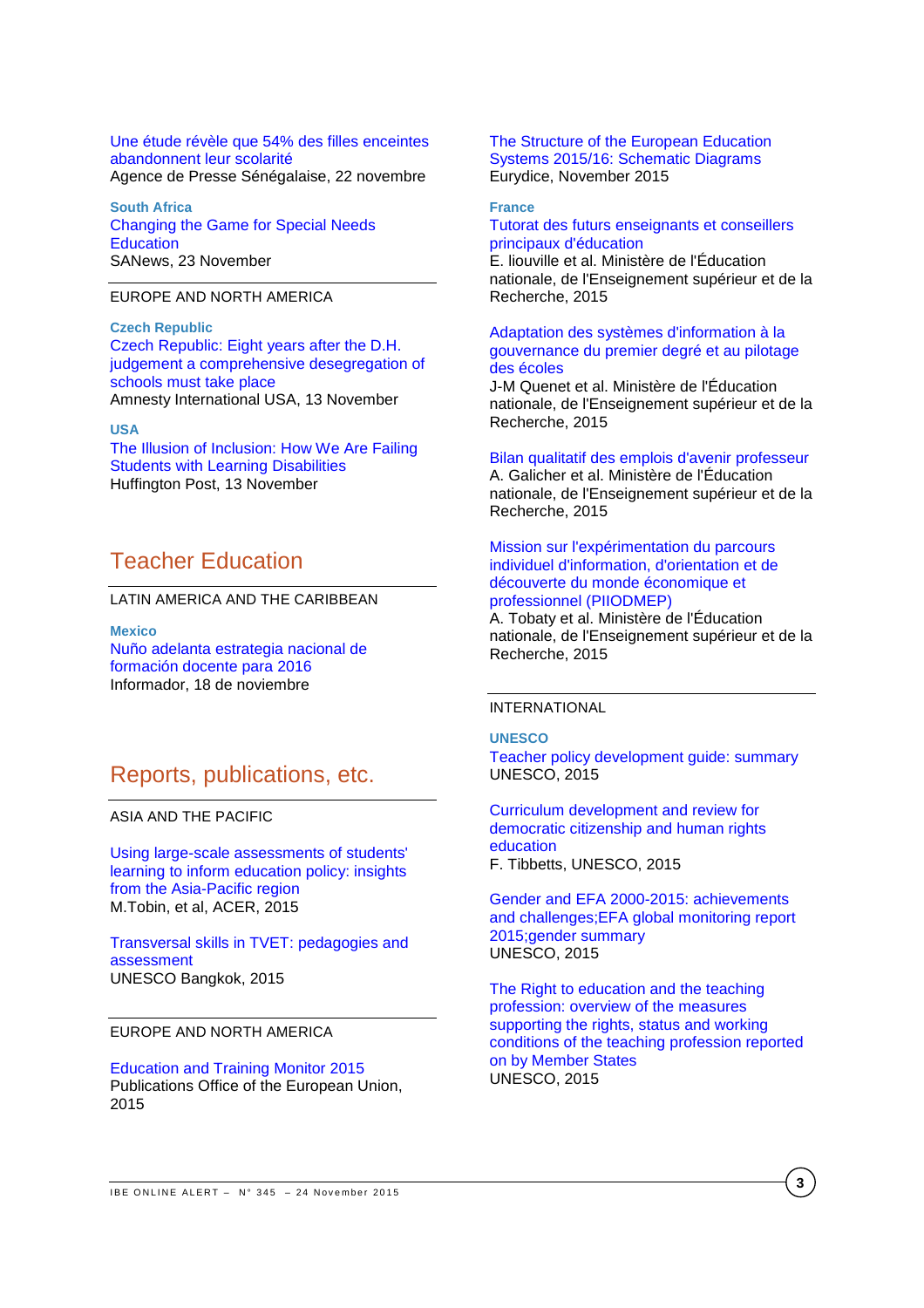**UNESCO IBE** [Student Learning Assessment and the](http://www.ibe.unesco.org/inprogress-reflections/IPR1-Muskin-AssessmentCurriculum_eng.pdf)  [Curriculum: Issues and Implications for Policy,](http://www.ibe.unesco.org/inprogress-reflections/IPR1-Muskin-AssessmentCurriculum_eng.pdf)  [Design and Implementation](http://www.ibe.unesco.org/inprogress-reflections/IPR1-Muskin-AssessmentCurriculum_eng.pdf) Joshua A. Muskin, UNESCO-IBE, October 2015 **[Spanish](http://www.ibe.unesco.org/inprogress-reflections/IPR1-Muskin-AssessmentCurriculum_spa.pdf)** 

## **Miscellaneous**

[Agenda 2063: the Africa we want](http://www.un.org/en/africa/osaa/pdf/au/agenda2063.pdf) African Union Commission, 2015

[New indicators are in the pipeline to help](http://www.uis.unesco.org/ScienceTechnology/Pages/saga-launch.aspx)  [bridge the gender gap in STEM](http://www.uis.unesco.org/ScienceTechnology/Pages/saga-launch.aspx) UNESCO Institute for Statistics, 11 November

[Database on Learning Assessments](http://www.uis.unesco.org/Education/Pages/learning-assessments-database.aspx) UNESCO Institute for Statistics

## **INTERNATIONAL BUREAU OF EDUCATION**

[www.ibe.unesco.org](http://www.ibe.unesco.org/) Tel +41.22.917.78.00 – Fax +41.22.917.78.01 **Postal address** P.O. BOX 199, 1211 Geneva 20, Switzerland **Street address** 15 Route des Morillons, 1218 Le Grand-Saconnex, Geneva, Switzerland

Courtesy of the IBE Documentation Centre

To subscribe or unsubscribe to the IBE Alert services, please email: [doc.centre@ibe.unesco.org.](mailto:doc.centre@ibe.unesco.org) Please note: Hyperlinks to online materials imply neither responsibility for, nor approval of, the content contained in these materials on the part of UNESCO IBE. These hyperlinks should not be construed as an endorsement by UNESCO IBE of the validity, accuracy or views expressed therein.

For recent online and full-text information and documents in the area of adult learning, adult literacy, lifelong learning and TVET, please consult the [ALADIN Online Alert](http://www.unesco.org/education/aladin/pdfaladin/Aladin_Alert_7.pdf)

**4**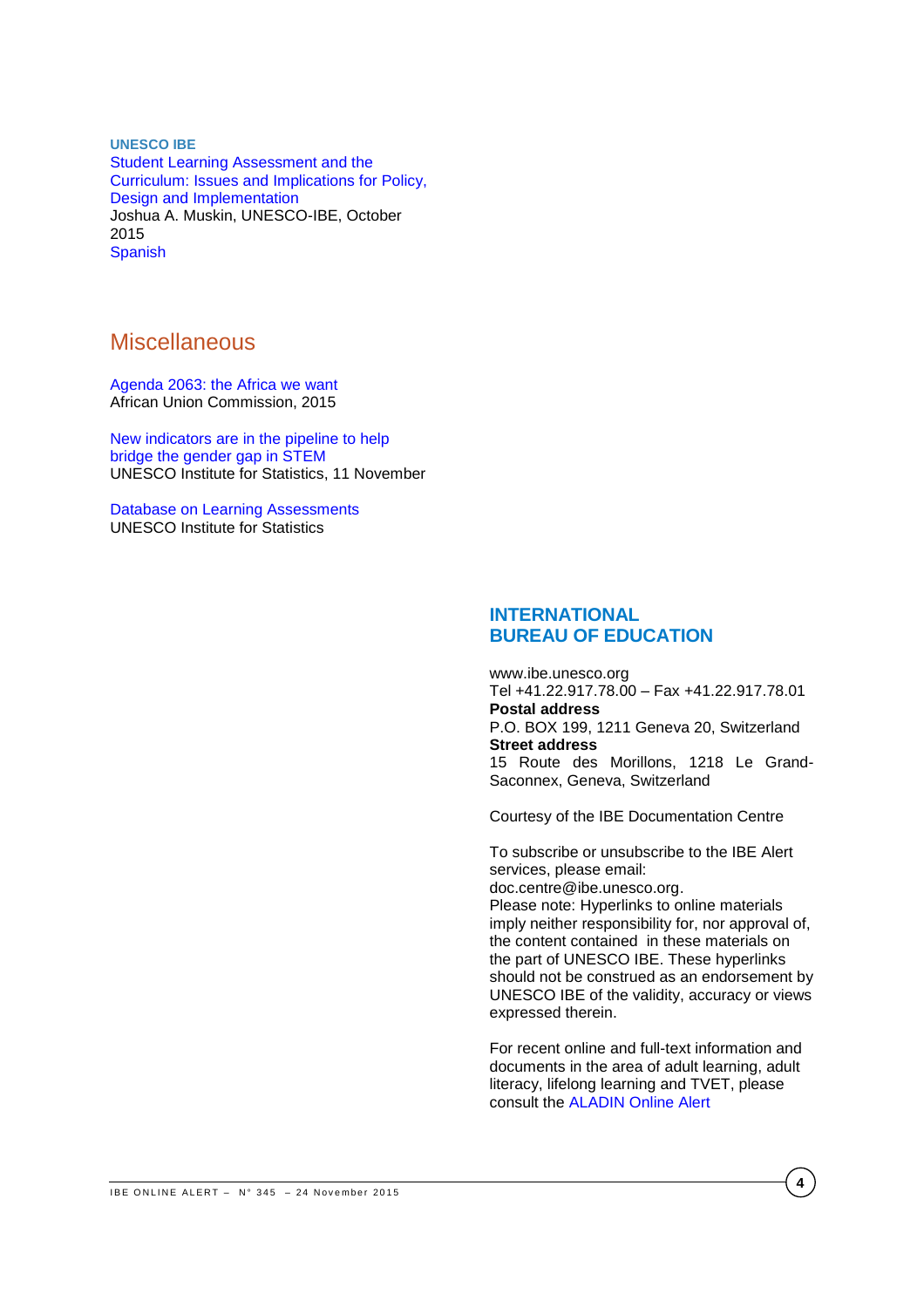$\bigodot$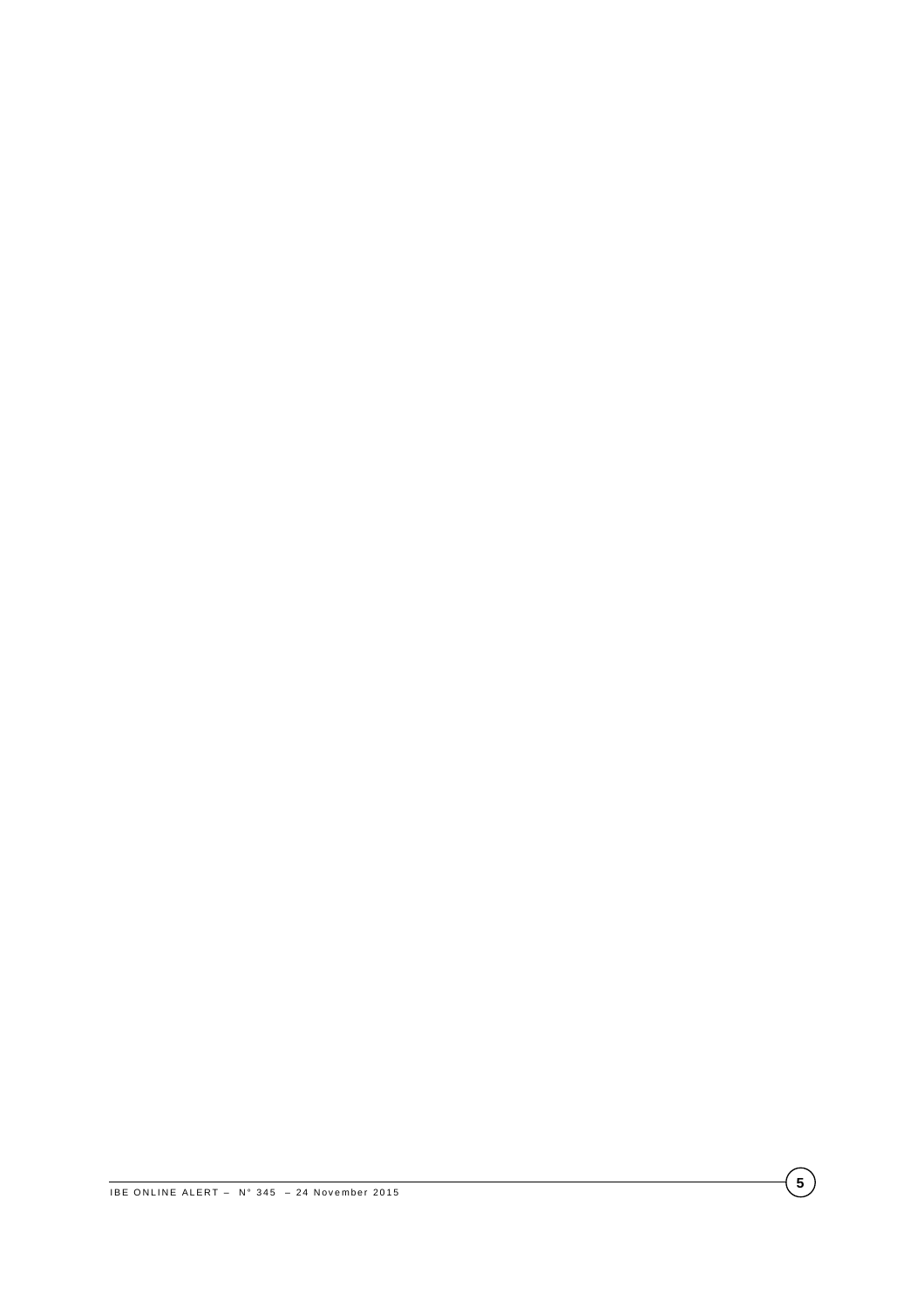$\bigodot$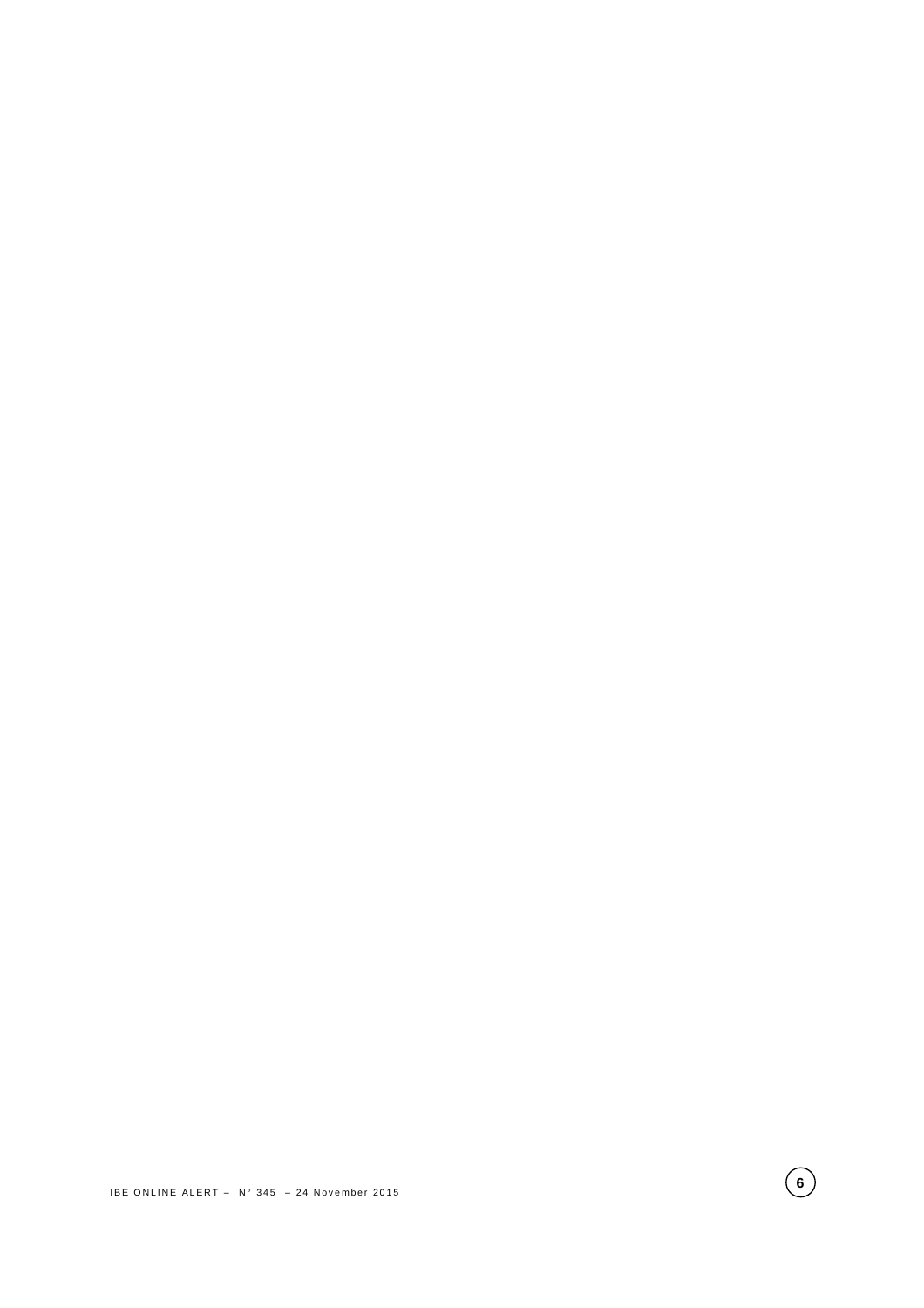$\bigcirc$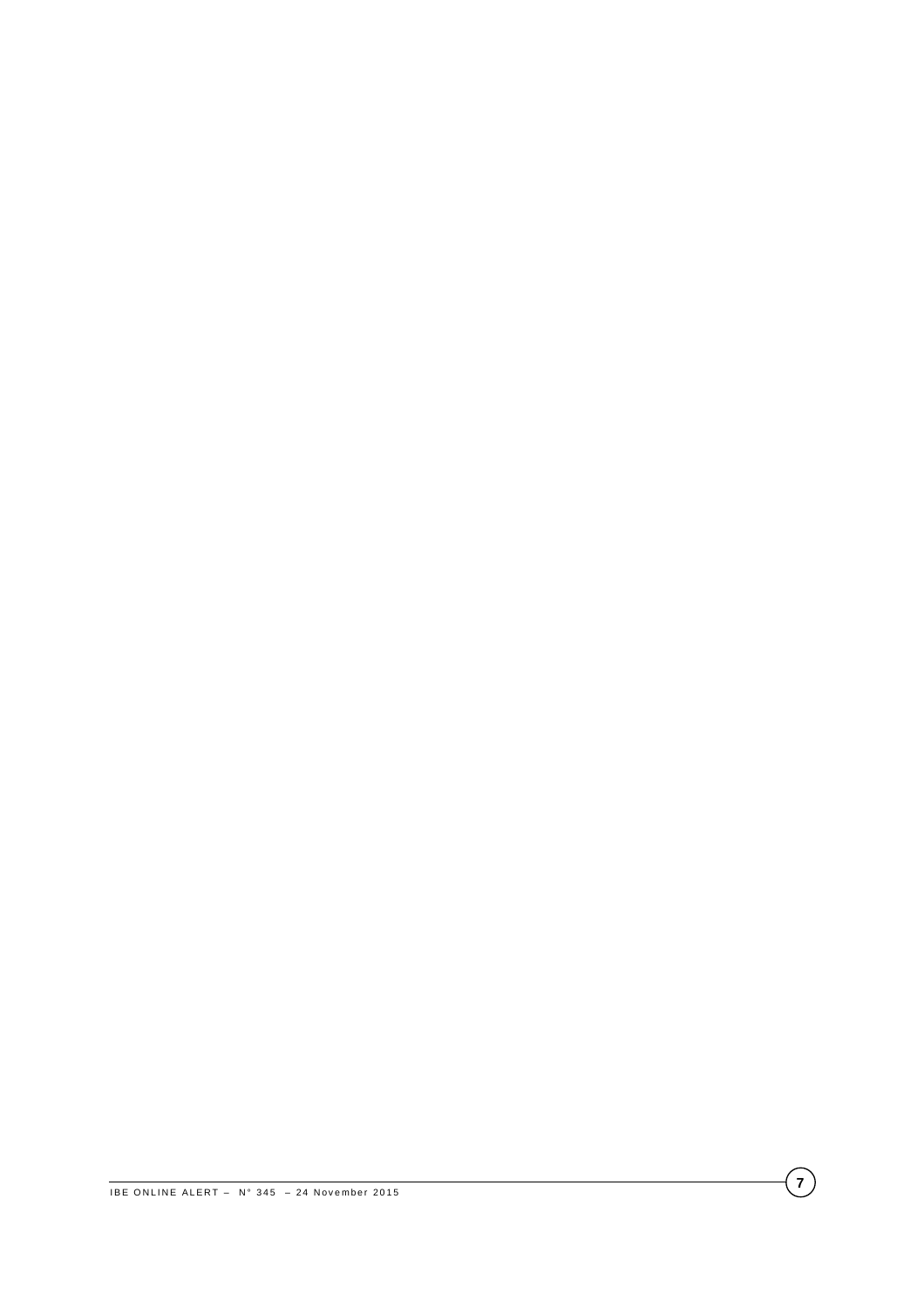$\odot$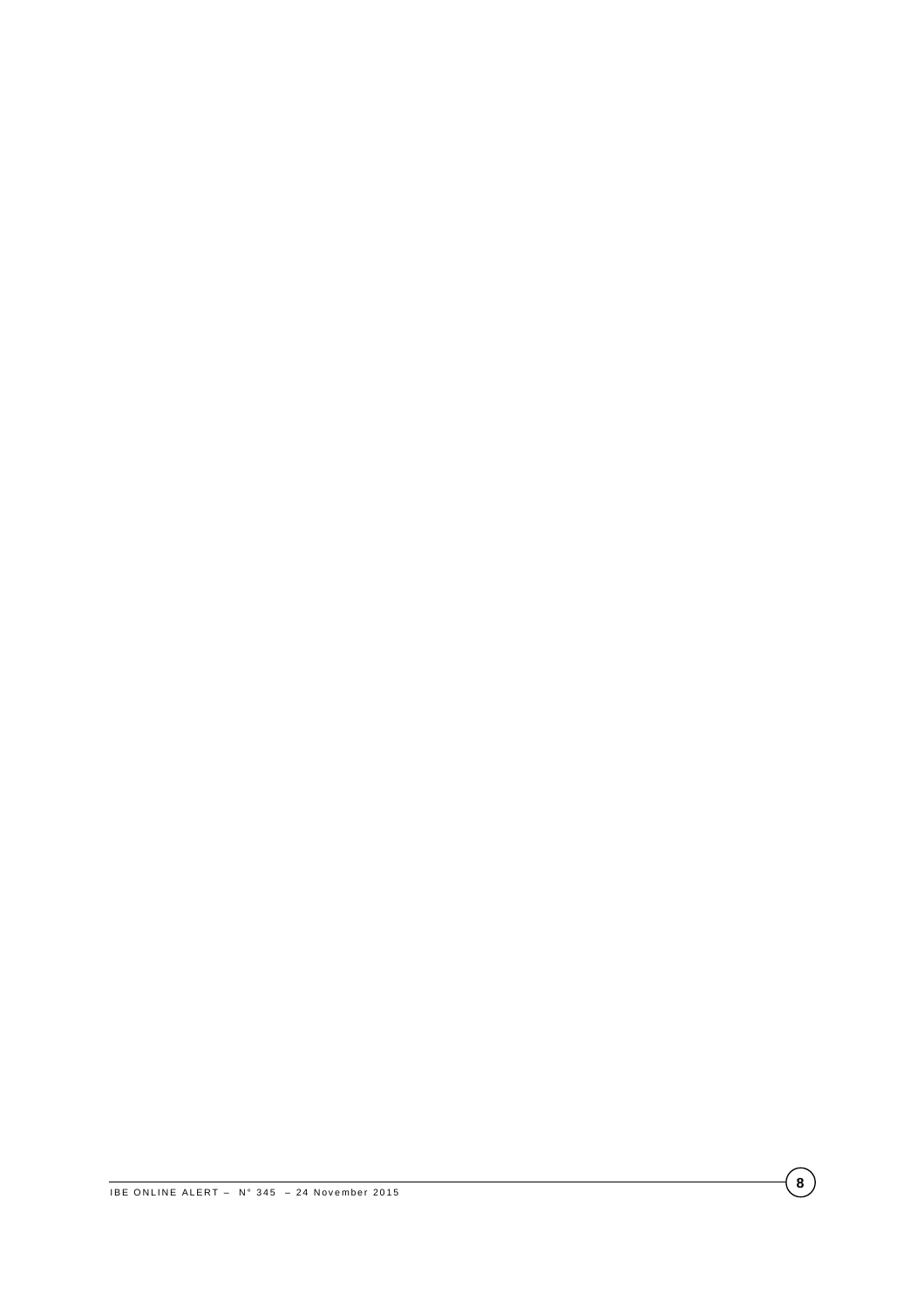$\bigcirc$